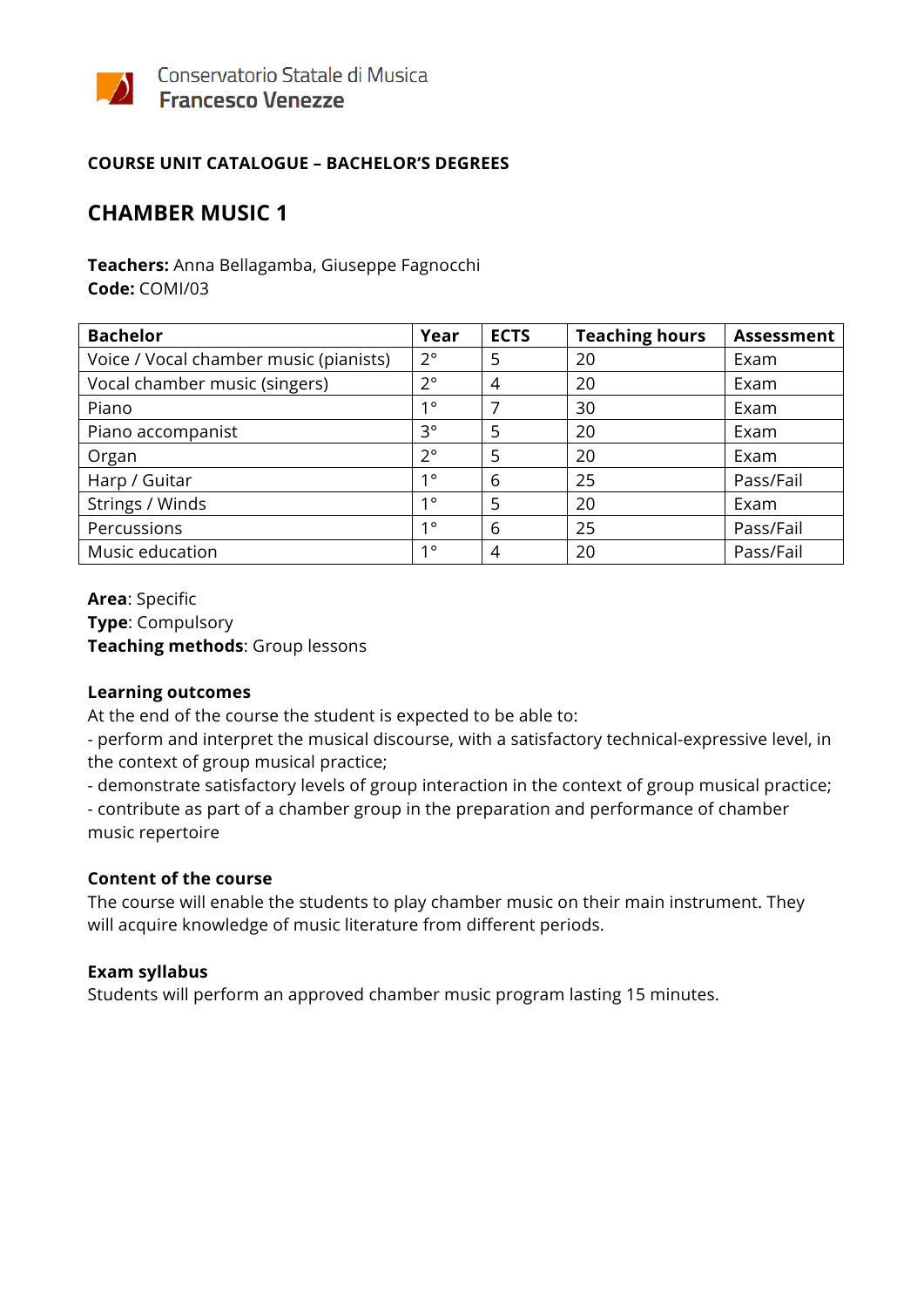

## **COURSE UNIT CATALOGUE – BACHELOR'S DEGREES**

## **CHAMBER MUSIC 2**

**Teachers:** Anna Bellagamba, Giuseppe Fagnocchi **Code:** COMI/03

| <b>Bachelor</b>                        | Year        | <b>ECTS</b> | <b>Teaching hours</b> | <b>Assessment</b> |
|----------------------------------------|-------------|-------------|-----------------------|-------------------|
| Voice / Vocal chamber music (pianists) | 3°          | 5           | 20                    | Exam              |
| Vocal chamber music (singers)          | $3^{\circ}$ | 4           | 20                    | Exam              |
| Piano                                  | $2^{\circ}$ |             | 30                    | Exam              |
| Organ                                  | $3^{\circ}$ | 5           | 20                    | Exam              |
| Harp / Guitar                          | $2^{\circ}$ | 6           | 25                    | Exam              |
| Strings / Winds                        | $2^{\circ}$ | 5           | 20                    | Exam              |
| Percussions                            | $2^{\circ}$ | 6           | 25                    | Exam              |
| Music education                        | $2^{\circ}$ | 4           | 20                    | Exam              |

**Area**: Specific **Type**: Compulsory **Teaching methods**: Group lessons

#### **Learning outcomes**

At the end of the course the student is expected to be able to:

- demonstrate an understanding of the changing roles of each instrument within the group;
- apply principles of balance, phrasing and articulation in a chamber music setting;

- work as an individual and within a group in planning and implementing chamber music performances

- perform a programme of appropriate difficulty in a public recital.

#### **Content of the course**

The course will enable the students to play chamber music on their main instrument. They will acquire knowledge of music literature from different periods.

#### **Exam syllabus**

Students will prepare and perform an approved chamber music program lasting 15 minutes.